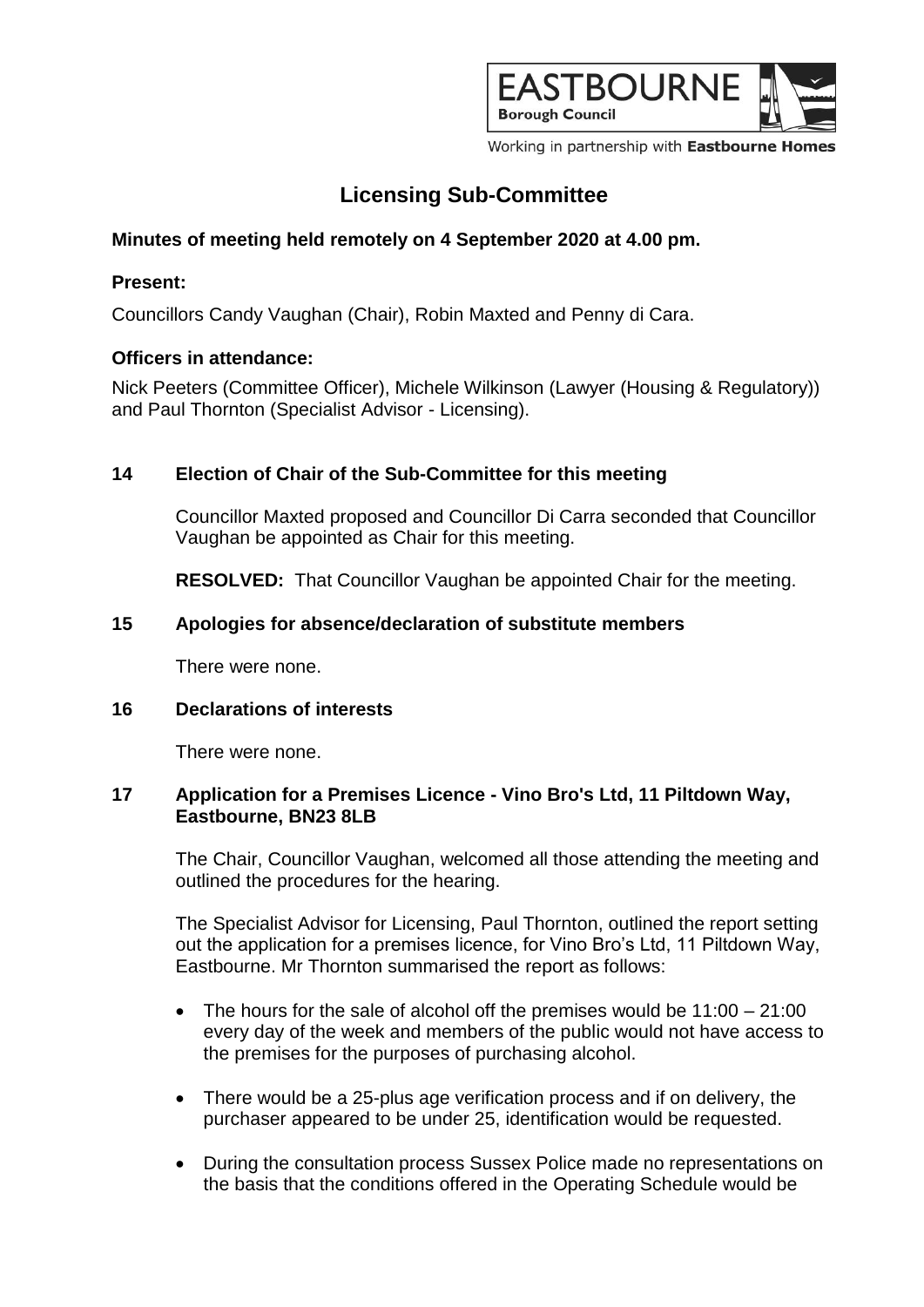included in the licence if it were granted.

- One of the six representation received had been withdrawn and the remaining five were from neighbours. In view of the number of representations and the nature of the application, mediation was not considered a viable option.
- In determining the application, the Sub Committee was asked to give weight to the representations made, Home Office guidance, the Licensing Policy for Eastbourne Borough Council and to address the four licensing objectives
	- o Prevention of crime and disorder
	- o Public safety
	- o Prevention of public nuisance
	- o Protection of children from harm
- A representation was a 'relevant representation' if it was about the likely effect of the grant of the licence on the promotion of the licensing objectives. The objector would need to establish that such a consequence was a *likely* effect of a grant (i.e. more probable than not).
- Any decision made by the Sub Committee would be subject to an appeal to the Magistrates' Court by any party involved in the proceedings.

The applicant's legal representative, Suraj Desor, addressed the Sub Committee and highlighted the following points:

- The business was not seeking to sell alcohol at the premises. Orders would be taken online and the premises would be used solely for the storage and delivery of alcohol. There would be a maximum of one collection of customer orders per day and the hours applied for allowed flexibility.
- Issues over parking were not a material concern and no objections had been raised by responsible authorities over the potential noise and disturbances created by collections. Collections and deliveries would be made by vans and not larger vehicles such as lorries, and there would be a minimal dwelling time at the premises. The applicant had put in place an alcohol delivery policy and driver code-of-conduct.
- The applicant proposed an additional condition confirming a maximum of one deliver and one collection per day and an amendment to the existing condition regarding hours of the sale off-site of alcohol from 11:00 – 21:00 to 11:00 – 19:00.
- There were existing businesses in the area that had collections and deliveries by vehicles and there were household deliveries to residents also.
- Members sought clarification on the following points: